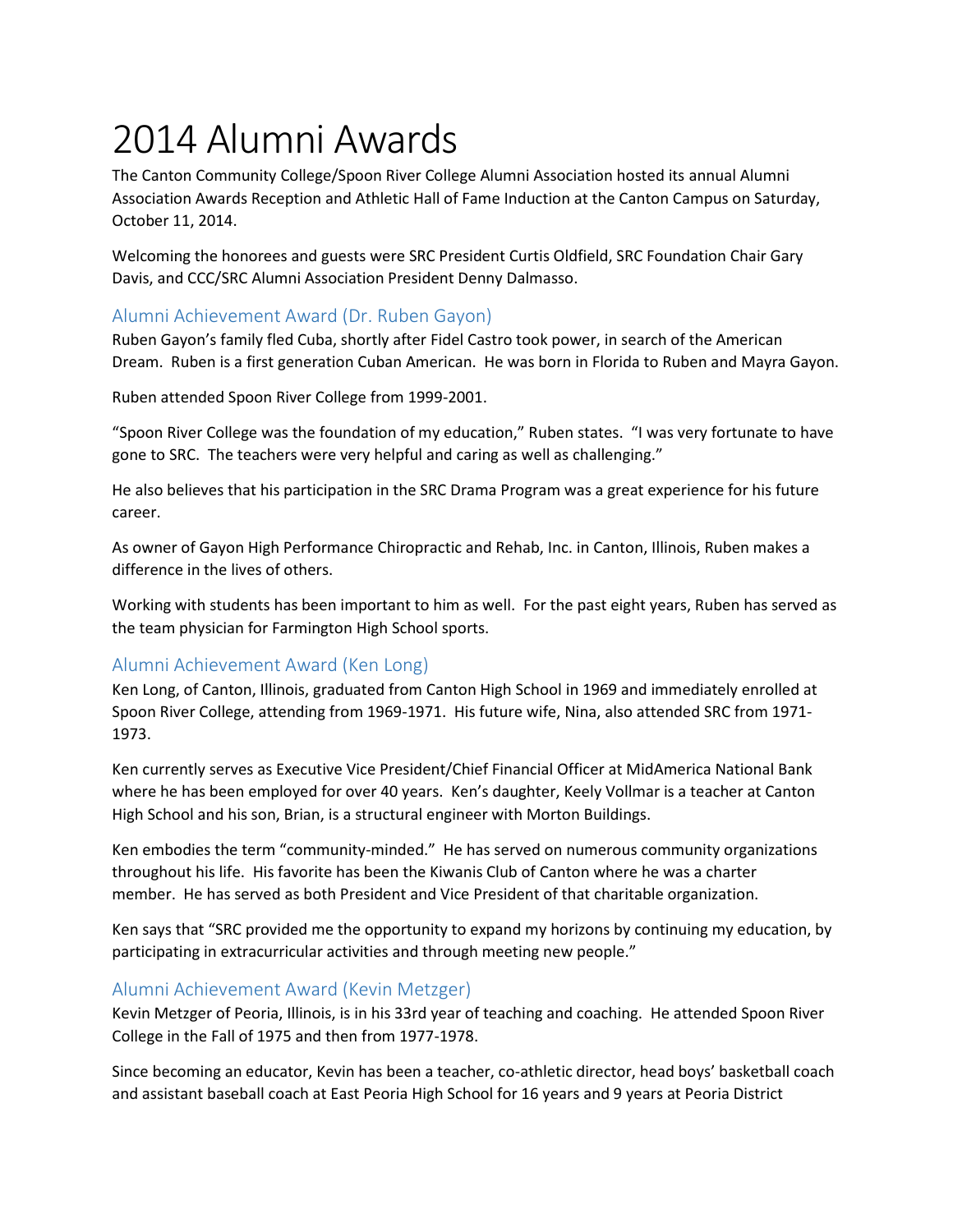150. Currently, he is in his 8th year at Limestone Community High School where he teaches drivers education and is the head girls' basketball coach and the assistant boys' and girls' soccer coach.

Kevin has been married to his wife Colleen for 31 years and has twins Amber and Riley Metzer who are now age 24. Colleen is employed at District 150, while Amber is employed at OSF and Riley is completing an internship at the Christian Center.

Kevin is very involved in organizations and has received several awards. He is currently a member of the Illinois High School and College Driver Education Association and a member of the Illinois Basketball Coaches Association as well as on the Board of Directors. He was named to the Woodruff High School Hall of Fame as a Varsity Assistant Baseball Coach for the 1987 Team and was the 2013 IBCA District 12 Coach of the Year.

"My time at SRC provided me with the opportunity to develop confidence within myself both academically and socially," Kevin states. "It was SRC's Ed Georgieff and Martha Strode that led me into the education field. They provided me with the confidence and leadership that I could make an impact in the lives of students and athletes."

#### Alumni Achievement Award (Jane Nimmo Myers)

Jane Myers, Macomb, Illinois, is the Hospitalist Nurse Director at McDonough District Hospital. She is married to Dr. Eldon Myers, Jr. and has two sons, Marc (Toni) Baxter of Macomb and Ryan Baxter of Louisville, KY. She also has one grandson, Lukas.

Jane attended Spoon River College while a student at Graham Hospital School of Nursing. She graduated from Graham Hospital School of Nursing and received her BA and MA in Gerontology from Western Illinois University. She is a Certified Diabetes Educator.

She has practiced in Illinois, Mississippi, New York, Washington, and Iowa. While living in Iowa, she was honored in 2010 as one of 100 Great Iowa Nurses. She has worked in pediatrics, medical/surgical, and intensive care units with recent emphasis on care of patients with chronic diseases.

In her current position at McDonough District Hospital, Jane provides administrative, case management, and communication support to the hospitalists. She also serves as a liaison with patients, their families, and the hospital's nursing and ancillary staff.

Jane says, "Spoon River College, in its unique downtown setting, provided me with a solid base in the arts and sciences complimenting my nursing program."

#### Alumni Achievement Award (Steve Moore)

Steve Moore graduated from Canton High School in 1966. In August of that same year, Steve entered Spoon River College at the age of 17. His stay at SRC was brief because he entered military service when he turned 18 and spent 30 months serving his country. Most of Steve's service was in Vietnam. When Steve came home, he returned to SRC and graduated in 1971.

Steve credits Cyril Cavanaugh, Kathryn Doubet, Faye Hedin, and Helen Lawson with helping him make it through SRC successfully. Steve transferred to Eastern Illinois and graduated with a B. S. in Education in 1973.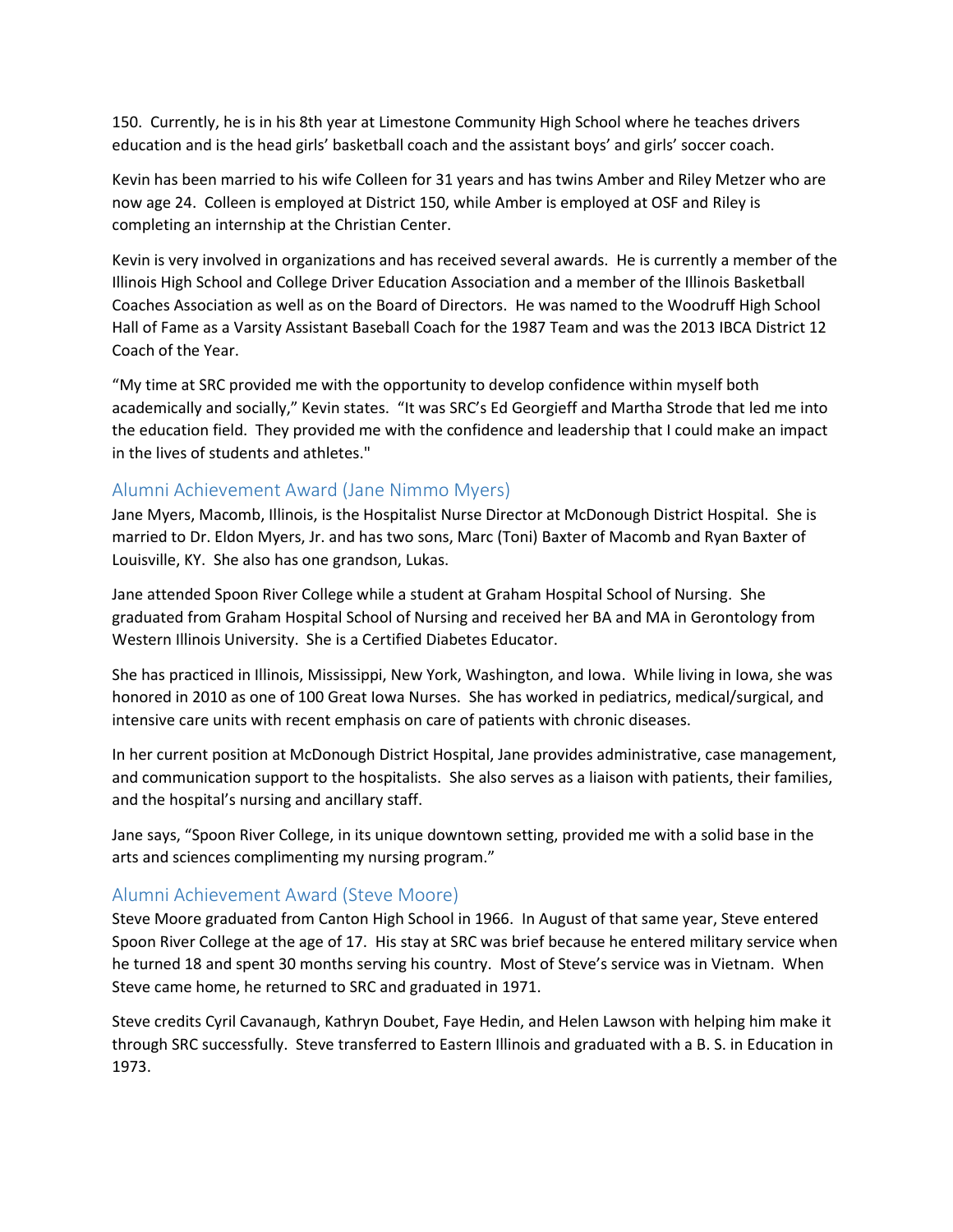Steve and his wife Marcia (Pilcher) were employed by The Highland School District where Steve taught American History and Literature. The Highland District received a federal grant to begin an Alternative School program designed for students who "should be able to graduate, but for some reason had difficulty in the regular classroom." Through that program, Steve took on the students that no one else wanted and helped to make those students successful.

Steve received two Masters degrees — the first from Eastern Illinois University in 1979 and the second from the University of Illinois in 1982. He became part of the adjunct faculty at Illinois State University in 1985.

After 30 years of teaching at Highland High School, Steve retired in 2004 and he and Marcia returned to Canton to be closer to family. The couple has one son, Quinn, who lives in Oswego with his wife Danielle and son, Patrick.

"Spoon River College was a great place to start," Steve states. "The cost was low and the instruction was exceptional. It was my time at SRC which helped me decide to become a teacher. I would recommend Spoon River College to anyone seeking education beyond high school."

#### Outstanding Service Award (Mike Martin)

Coming from a small town, Mike Martin didn't think he was ready for a big university and so he chose Canton Community College in 1965 where "you could get help and the teachers knew who you were." He received his degree in the spring of 1967. Mike remembers that he attended classes downtown where there were "a couple of pool tables, a snack area, and lots of card games" going on.

Mike says, "Sometimes it was hard to go to class, but I did." He also played on the baseball team and in intramurals like touch football and basketball at the YMCA. He spent a lot of time watching the CCC basketball team and a lot of time in the library as well.

Mike transferred to WIU and received a Bachelor's and a Master's degree. He student taught at Lewistown High School in 1969 and served as a volunteer coach for the baseball and track teams. In July 1970, he was drafted into the Army and spent 19 months in South Korea as an MP dog handler guarding missile sites.

When he was hired as a 6th grade teacher at Isaac Swan School in 1972 upon the suggestion of his boss at Senn-Soldwedel Dairy, Mike's lifelong coaching career began. Over the years, Mike coached winning junior high boys' basketball and football and girls' softball teams.

In 1982, Mike became the Junior High Girls 7th and 8th grade basketball coach and has continued to coach at either or both levels ever since. The girls' teams have had great success over the years with 19 state tournament appearances. They received 2 fourth place trophies, 3 third place trophies, 5 second place trophies, and 4 first place trophies.

Mike's combined record for all the boys' and girls' teams he coached is 828 wins/308 losses. The teams have won a total of 81 tournament championships including 30 regionals, 22 sectionals, and four large school state championships.

Mike retired from teaching in 2002 but has never retired from coaching. He was the IBCA Girls Junior High/North Coach of the Year in 2003 and has been the IBCA District 16 Girls Coach of the Year 5 times. In the Spring of 2014, Mike was inducted into the Illinois Basketball Coaches Hall of Fame.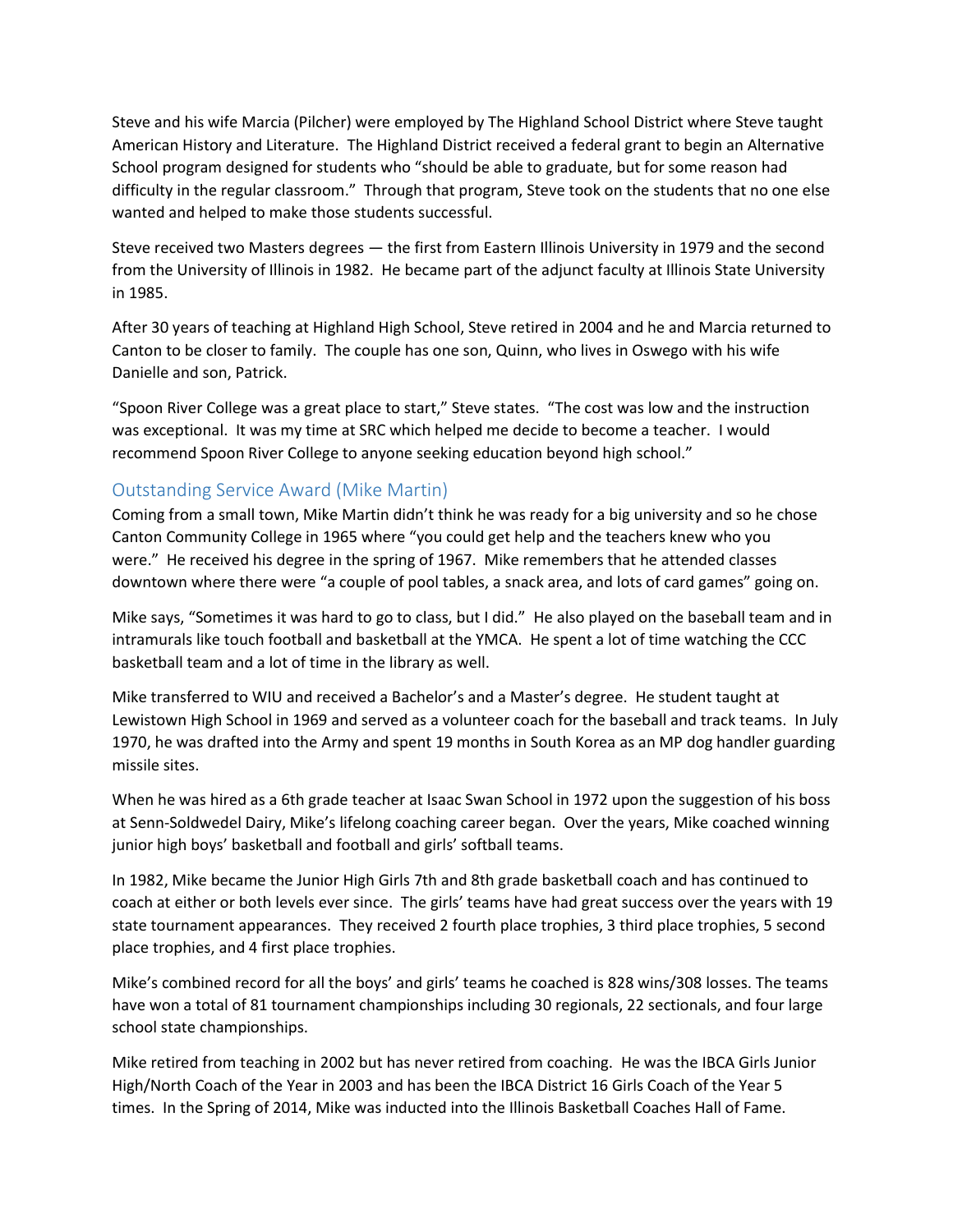## Distinguished Retiree Award (Ed Georgieff)

Called "the Godfather of SRC Athletics" by BJ McCullum, Ed Georgieff's tenure at Spoon River College extended from 1966 to 1993.

"It was an exciting and challenging time to be a part of the birth of an institution," says Ed. "It was an opportunity to work with a talented professional group of individuals who helped take the institution from birth through adolescence to maturity."

Ed received many accolades and honors including being inducted into the Granite City High School Athletic Hall of Fame in 1997. He is also a member of the Basketball Team William Jewell College Athletics Hall of Fame and the Spoon River College Athletic Hall of Fame. In 1973, Ed was named the NJCAA Section V Basketball Coach of the Year.

Ed served his community as a member and past president of the Kiwanis Club of Canton. He is also a former member of the Canton Area Chamber of Commerce and its Ambassador Club.

Ed lives in Canton with his wife Betty where they enjoy attending their grandchildren's many activities. Betty and Ed have one daughter, Dimana Minder, (husband Mark, children Alyssa and Kyra) and one son, Edward (wife Rhonda, children Meghan and Sarah).

"A college is only born once," Ed continues, "and the care given to it by all was admirable. I will always cherish having worked with students, faculty, administration, staff and board. Spoon River College will always be dear to my heart."

#### Distinguished Retiree Award (Marian Guyton)

Marian Eleanor Smith was born in Kansas City, Missouri in 1916. She graduated from Canton High School in 1933, skipping one full year of school. She graduated from Monmouth College in 1937 with a B.A. degree, received the Mortar Board Honor, was secretary of the student body, and a member of the Kappa Delta sorority. She received her Master's Degree from Bradley University in 1971.

Marian began teaching in 1937 and continued teaching in Blandinsville, Macomb, and St. Charles, Illinois until 1945. She then taught tennis for the Canton Park District in the 1950s and 60s implementing and directing the Fulton County Tennis Tournament for many years. She was a journalist for the Canton Daily Ledger from 1958-1966 including a position as city editor. From 1966-1978, Marian taught at Canton Community College/Spoon River College.

Marian and her husband Joseph Guyton married in November 22, 1945. Marian acquired three stepchildren (Joe, Jon and Mary Alice) and the couple later had two children of their own (Sally and Tom). Marian and Joe had 10 grandchildren.

Marian died on October 12, 1994 in Lenexa, Kansas. Upon her death, her daughter Sally discovered this quote from Marian in a desk drawer…

"I'm the last of a dying breed, an independent liberal who still smokes cigarettes, who takes no pills, and who corresponds with my adult children instead of phoning them. I neither have — nor wish to have a microwave, a dishwasher nor a VCR. I'm happy."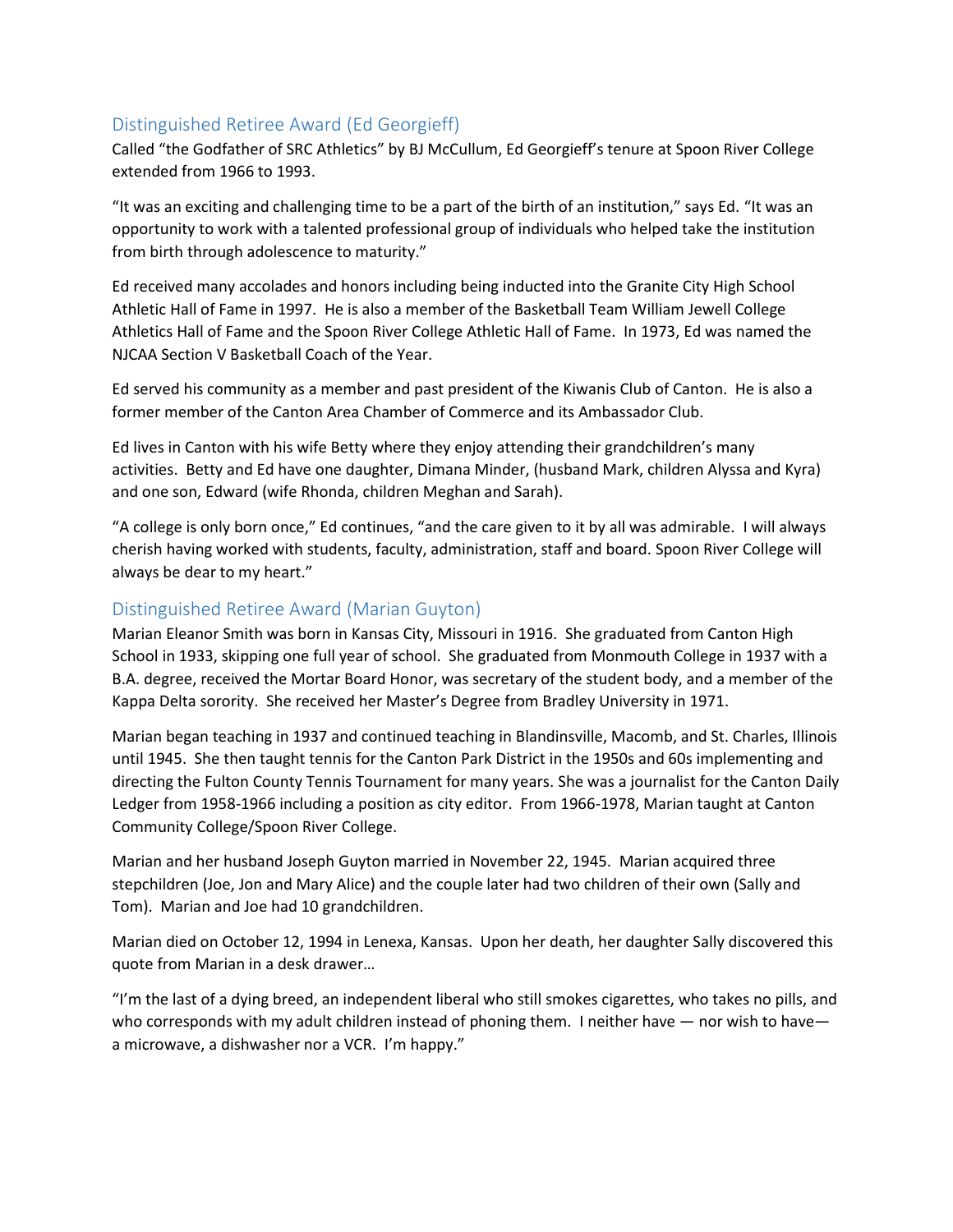## Sports Hall of Fame Inductee (Dr. Randy Klinedinst)

Dr. Randy L. Klinedinst participated in Cross Country, Indoor/Outdoor Track and Field and Baseball at Spoon River College from 1974-1976 while taking classes in the pre-medical curriculum.

After graduating from Canton High School where he excelled his senior year in cross country as the school's number one runner, along with MVP honors, Randy naturally wanted to continue running in college. At the time, SRC had no cross country program, but Coach Charlie Black convinced Randy to attend SRC on scholarship if one was instated.

At SRC, Randy participated in many track and field events including individual running events and several relays. He most notably ran in the 600 yard dash, 880 yard run, 800 meter run, and the 1000 yard run in which he set SRC records. At the Region IV Regional Championships held in the Armory of the University of Illinois, he qualified for the NJCAA Nationals each year in the 1000 yard run. Both years, he went on to run at Nationals held at the University of Missouri in Columbia.

While training to qualify for Nationals, he suffered an injury where he was unable to run. This caused him to seek chiropractic care. That experience made such a difference for him and his performance that he calls it "A Life Changer." He attributes his running experience at SRC as a defining moment in his life.

Dr. Klinedinst has been a doctor of chiropractic for over 30 years in Canton, Illinois, practicing at Klinedinst Chiropractic. His son, Tyson, recently joined him in his practice where they hope to make the same difference in the lives of their patients.

Randy was awarded SRC's first Distinguished Alumnus award in 1983.

An interesting side note: Randy's wife, Samantha, and his two sons, Tyson and Seth, all graduated with Associate Degrees from Spoon River College.

## Sports Hall of Fame Inductee (William "BJ" McCullum)

BJ McCullum played basketball and golf at Spoon River College and was also an assistant coach, a head coach, the athletic director and eventually the director of athletics and auxiliary services.

With a record of 118-98 in seven years, BJ's basketball teams received rankings as high as 6th in 1989-90 and 3rd in 1990-91 tying for most wins (26) in a season and having the best winning percentage. BJ's best record as an SRC coach was 25-7.

During his years at SRC, BJ recruited and coached six Division I athletes including Hall of Fame members Bobby Allen and Vance Clarke. He also coached Shannon Pritchard who has the 5th most points (64) ever scored in an NJCAA game.

Two former players, Bobby Allen and Jeff Holloway, played over eight years professionally overseas. BJ also brought diversity to SRC by recruiting athletes from Jamaica, Canada, Russia, Israel, the Bahamas, the Virgin Islands, and Antigua.

BJ says that when his assistant coach Jon Grzanich became head coach at SRC, Jon "unseated me as the winningest coach in history."

BJ served as an assistant and head coach for over 20 years at three different colleges: Spoon River, Lincoln, and Black Hawk East. His record was 411-276 overall and 394-266 as a head coach. His teams